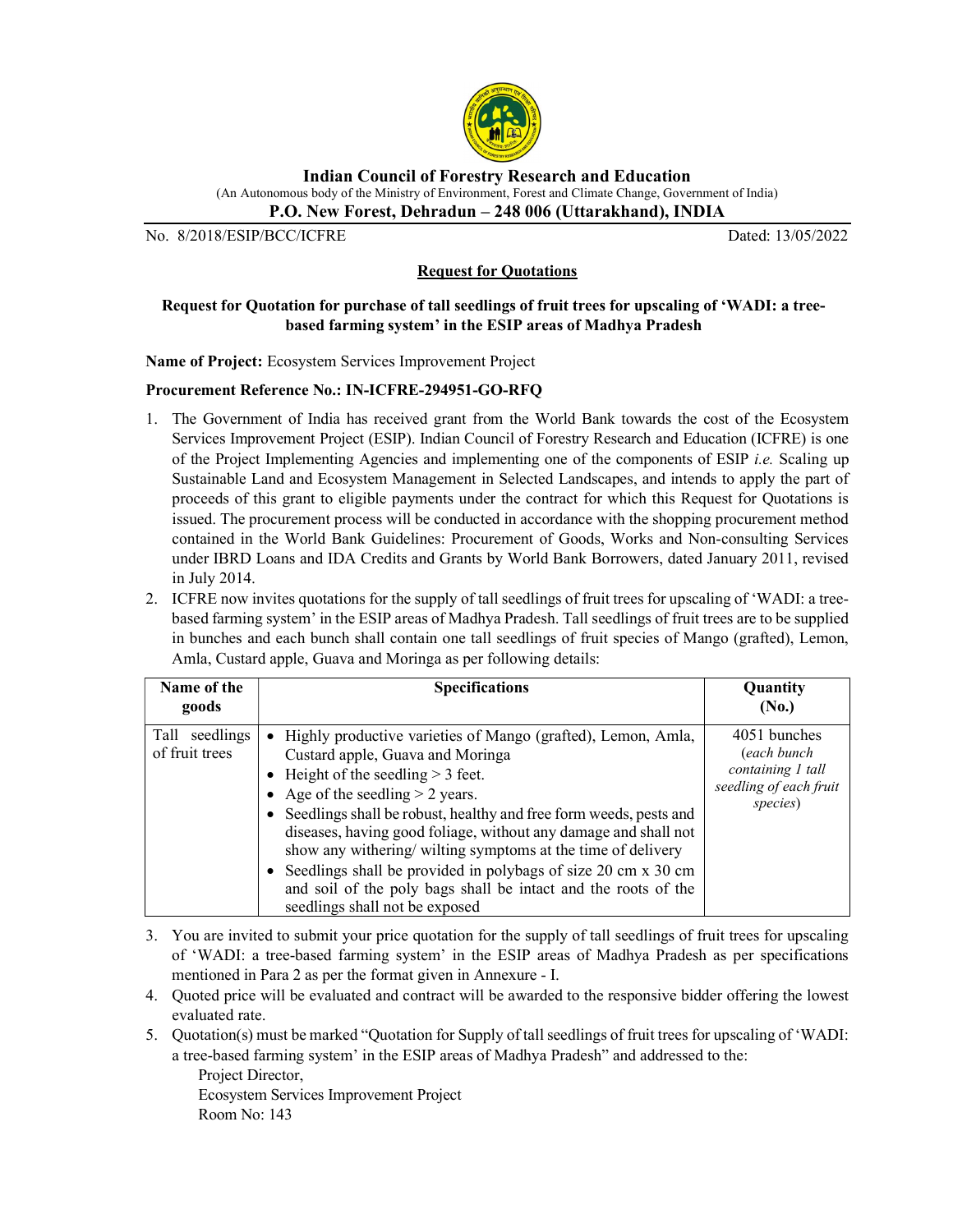Indian Council for Forestry Research and Education

P. O. New Forest, Dehradun, Uttrakhand-248006 (INDIA)

- 6. The deadline for receipt of quotation at the address indicated above is 30 May 2022 by 1730 hrs.
- 7. Quotation should be submitted as per the instructions contained in the Annexure-II of this document.
- 8. The prices should be quoted in Indian Rupees and should be inclusive of all taxes (GST). While quoting the rates for the supply of plants, the rates shall be inclusive of cost of plants, transportation to the plantation sites, taxes, loading & unloading charges and other charges etc. No price increase will be allowed after the submission of Quotations.
- 9. Validity of the Offer: Quotation shall be valid for a period of 90 days from the date for receipt of quotation(s) indicated in Paragraph 7 above.
- 10. Evaluation of Quotations: The procurement committee ESIP-PIU, ICFRE will evaluate and compare the quotations determined to be substantially responsive i.e. which are properly signed; and conform to the terms and conditions, and specifications of the RFQ.
- 11. Award of contract: The contract for the above item will be awarded to the firm whose quotation has been determined to be substantially responsive and who has offered the lowest price as per the specifications in the RFQ.
- 12. Notwithstanding the above, the Purchaser reserves the right to accept or reject any quotations and to cancel the procurement process and reject all quotations at any time prior to the award of contract.
- 13. The Firm whose quotation is accepted will be notified for the award of contract by the Purchaser prior to expiration of the quotation validity period. The terms of the accepted offer shall be incorporated in the purchase order.
- 14. Security Money @ 3% of offered value shall be deposited by the supplier with the agreement.
- 15. The Security Money will be released on satisfactory completion of supply of the seedlings.
- 16. All prices should be quoted F.O.R. destination inclusive of all taxes and contingent costs including, customs packing and forwarding, transportation, handling and insurance etc.
- 17. Standards: The seedlings supplied under the contract shall conform the standard prescribed/specification mentioned there, against the goods in the financial bid.
- 18. Firm shall supply tall seedlings of fruit species strictly as per the specifications mentioned in para 2.
- 19. All the seedlings supplied shall be robust, healthy and free form weeds, pests and diseases and shall have good foliage and shall be without any damage.
- 20. The supplied seedlings which are not conforming to the specifications shall be rejected outright and the firm shall have no right to claim what so ever on such supplies.
- 21. Height of the seedling shall be measured from the top of the poly bag to the tip of the seedling.
- 22. The seedlings to be supplied shall not show any withering/ wilting symptoms at the time of delivery.
- 23. The soil of the poly bags of the seedlings to be supplied shall be intact and the roots of the seedlings shall not be exposed.
- 24. Damaged and defective seedlings will have to be removed and replaced with fresh seedlings, failing which the cost of the bunch with damaged/ defective seedling(s) will not be paid. Transit losses will have to be borne by the firm only.
- 25. The payment will be made only in respect of those bunches that are as per specifications mentioned in para 2.
- 26. All the seedlings supplies shall be subject to inspection, examination and testing at all times and stages during the process of supply.
- 27. Penalty: Supply of non-original/similar looking seedlings or seedlings in damaged conditions shall not be accepted. Penalty up to 25% of the value of the supply order may be imposed if seedlings is not provided in specified quality specification and condition. In addition, the contract will be cancelled and contractor may be blacklisted. Penalty upto 25% will be imposed if the firm fails to supply seedlings as per the delivery schedule. However, after more than 15 days delay in delivery, the order shall be cancelled. However, no penalty will be imposed if the delay in supply occurs on account of intimation by ICFRE for any administrative or logistics contingency.
- 28. Consignee: The selected firm has to supply the seedlings in the state of Madhya Pradesh as per the following consignee details: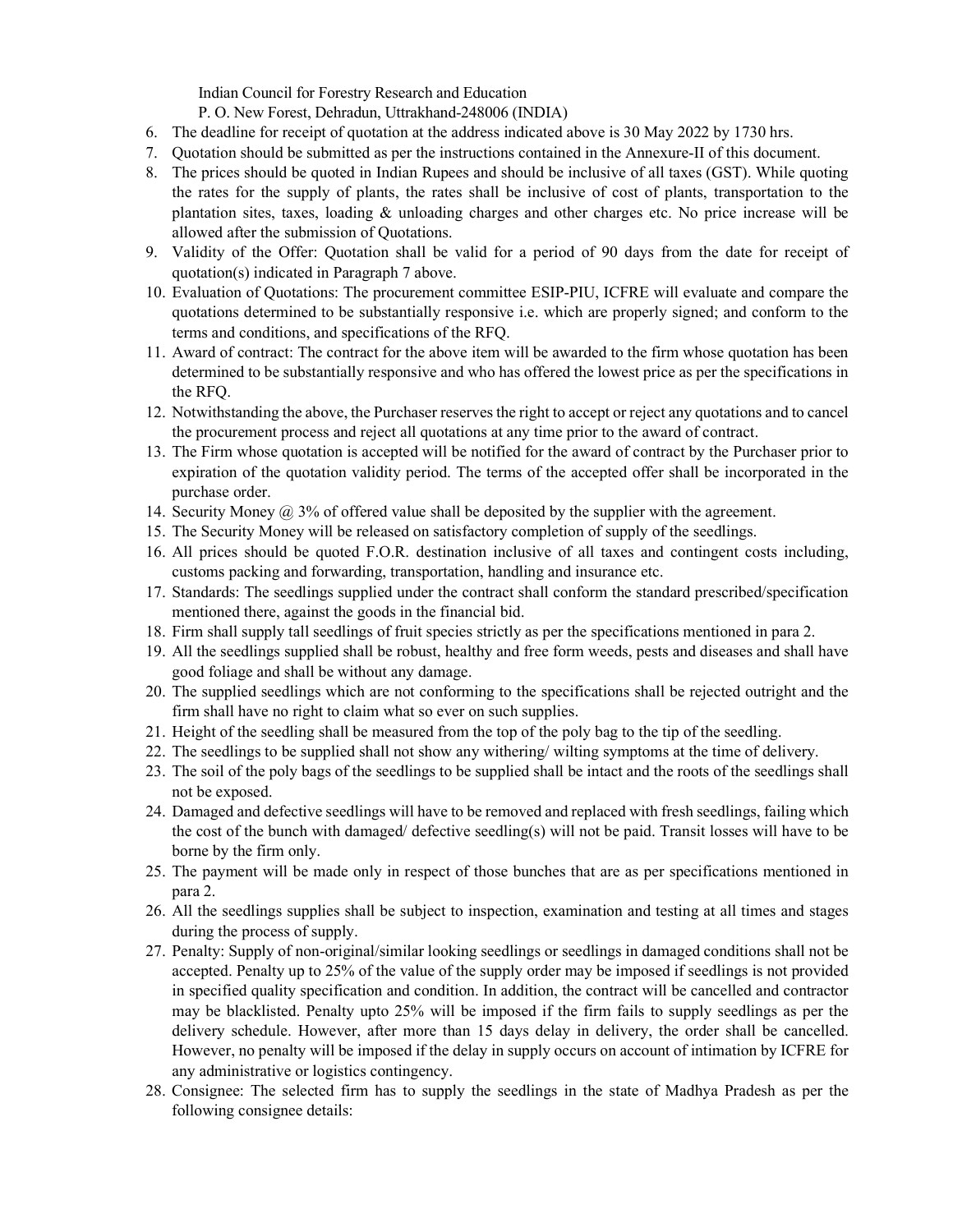| S. No.                             | <b>Village Names</b>                 | No. of bunches of seedlings |  |  |
|------------------------------------|--------------------------------------|-----------------------------|--|--|
|                                    | Pipalgota, Banapura Forest Range     | 89                          |  |  |
| $\overline{2}$                     | Nayagaon, Banapura Forest Range      | 60                          |  |  |
| $\overline{3}$                     | Bhavanda, Banapura Forest Range      | 96                          |  |  |
| $\overline{4}$                     | Ghoghara, Banapura Forest Range      | 46                          |  |  |
| 5                                  | Nanderwada, Banapura Forest Range    | 453                         |  |  |
| $\overline{6}$                     | Sota Chikhali, Banapura Forest Range | 142                         |  |  |
| 7                                  | Jondhal, Banapura Forest Range       | 62                          |  |  |
| $\overline{8}$                     | Salai, Banapura Forest Range         | 59                          |  |  |
| 9                                  | Narri, Banapura Forest Range         | 108                         |  |  |
| $\overline{10}$                    | Chandakhad, Banapura Forest Range    | 96                          |  |  |
| $\overline{11}$                    | Gotabarri, Banapura Forest Range     | 62                          |  |  |
| 12                                 | Keolajhir, Banapura Forest Range     | 86                          |  |  |
| 13                                 | Banspani, Banapura Forest Range      | 31                          |  |  |
| <b>Total Banapura Forest Range</b> |                                      | 1390                        |  |  |
| $\overline{14}$                    | Handipani, Bhaura Forest Range       | 138                         |  |  |
| $\overline{15}$                    | Kachhar, Bhaura Forest Range         | $\overline{332}$            |  |  |
| 16                                 | Koyal Buddi, Bhaura Forest Range     | 64                          |  |  |
| 17                                 | Kuppa, Bhaura Forest Range           | 196                         |  |  |
| 18                                 | Tetar Mal & Ryt, Bhaura Forest Range | 97                          |  |  |
| 19                                 | Koyalari, Bhaura Forest Range        | 106                         |  |  |
| 20                                 | Banabehda, Bhaura Forest Range       | 229                         |  |  |
| <b>Total Bhaura Forest Range</b>   |                                      | 1162                        |  |  |
| 21                                 | Khatama, Itarsi Forest Range         | 95                          |  |  |
| 22                                 | Lalpani, Itarsi Forest Range         | 57                          |  |  |
| 23                                 | Bhatna, Itarsi Forest Range          | 34                          |  |  |
| 24                                 | Ranjjhi, Itarsi Forest Range         | 42                          |  |  |
| <b>Total Itarsi Forest Range</b>   |                                      | $\overline{228}$            |  |  |
| $\overline{25}$                    | Khoda, Sukhtawa Forest Range         | 144                         |  |  |
| 26                                 | Pipariyakhurd, Sukhtawa Forest Range | 206                         |  |  |
|                                    | <b>Total Sukhtawa Forest Range</b>   | 350                         |  |  |
| 27                                 | Hathlewa, Budhni Forest Range        | 64                          |  |  |
| 28                                 | Paraswada, Budhni Forest Range       | 104                         |  |  |
| 29                                 | Paharkhedi, Budhni Forest Range      | $\overline{116}$            |  |  |
| 30                                 | Chacmau, Budhni Forest Range         | $\overline{31}$             |  |  |
| $\overline{31}$                    | Naganpur, Budhni Forest Range        | $\overline{24}$             |  |  |
| 32                                 | Saidganj, Budhni Forest Range        | $\overline{94}$             |  |  |
| 33                                 | Akola, Budhni Forest Range           | 224                         |  |  |
| 34                                 | Khatpura, Budhni Forest Range        | 264                         |  |  |
| <b>Total Budhni Forest Range</b>   |                                      | 921                         |  |  |
|                                    | <b>Total</b>                         | 4051                        |  |  |

Village wise list of the beneficiaries along with the beneficiary wise quantity of bunch of seedlings will be provided to the firm along with Purchase Order.

- 29. ICFRE shall have the right to purchase the seedlings in full or part thereof, at the risk and cost of the firm, in case firm fails to supply the allocated or indented quantity within the specified time and as per the specifications.
- 30. ICFRE shall not be responsible for fluctuation of the market rate of the ordered seedlings. The firm shall be required to supply the plants at agreed rate only. The agreement may be terminated at any time due to non-performance of any of the terms and conditions of the agreement to the satisfaction of the Corporation.
- 31. Notification of Dispatch: In regard to each and every consignment, notification shall be made to the ICFRE immediately on dispatch indicating full details of quantity of plants so that the ICFRE is able to plan for timely distribution of seedlings to the beneficiaries of the project.
- 32. ICFRE shall have the sole and unfettered discretion to decrease/increase the number of plants to be purchased from the firm within the validity of the contract.
- 33. Delivery period: within 30 days from the date of issue of Purchase Order.
- 34. Payment shall be made after successful delivery of the items as per specification.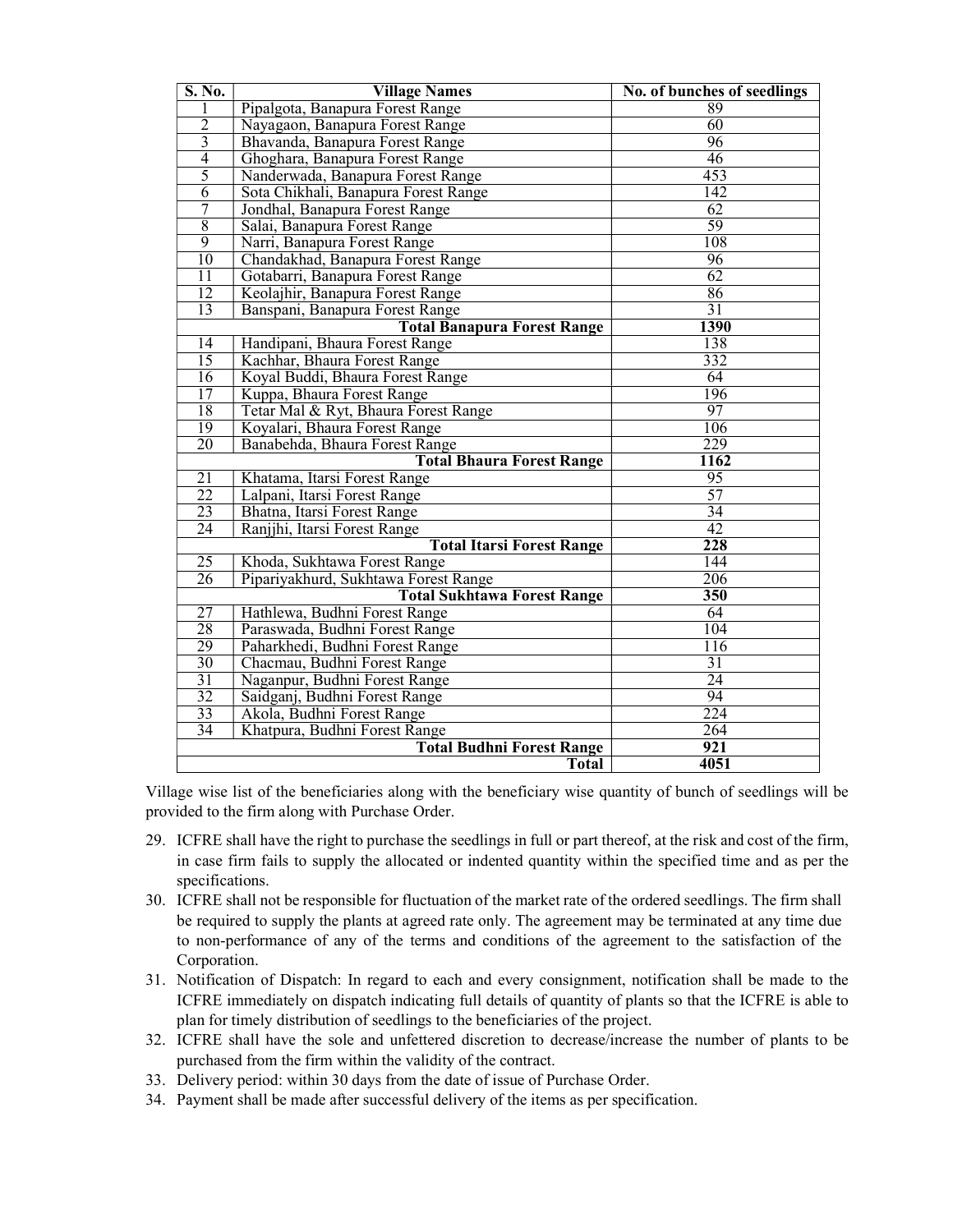- 35. Firm must have valid GST registration certificate and PAN.
- 36. Firm must present 3-year Turnover document for more than Rs. 5,00,000/-.
- 37. Firm has to present a declaration document of not having blacklisted in any government department/organization.
- 38. The firms shall also submit the following documents:
	- a. Name of the variety along with certificate of authenticity of the variety of seedling (As per seed standards mentioned in para 2)
	- b. Production source
	- c. Age of the seedling
- 39. The RFQ will be evaluated by the procurement committee of ESIP, ICFRE and the findings of the committee will be final and binding. The same cannot be challenged at any forum thereafter.
- 40. Quality of the seedlings supplied shall be the sole responsibility of the supplying parties. Any dispute on quality of the seedlings, arising in the field shall be verified by the technical committee of ESIP, ICFRE.
- 41. The cost of verification at all levels and cost towards any testing, if required shall be borne by the firm.
- 42. Any representation/complaints pertaining to this RFQ shall be addressed to the Grievance Redressal Committee, ESIP-PIU, ICFRE, at projectdirectoresip@gmail.com.
- 43. The Project Director, ESIP, ICFRE reserves the right to cancel the contract on ground of unsatisfactory or delayed supply and failure to fulfill terms and conditions of the agreement.

Yours faithfully,

Project Director ESIP, ICFRE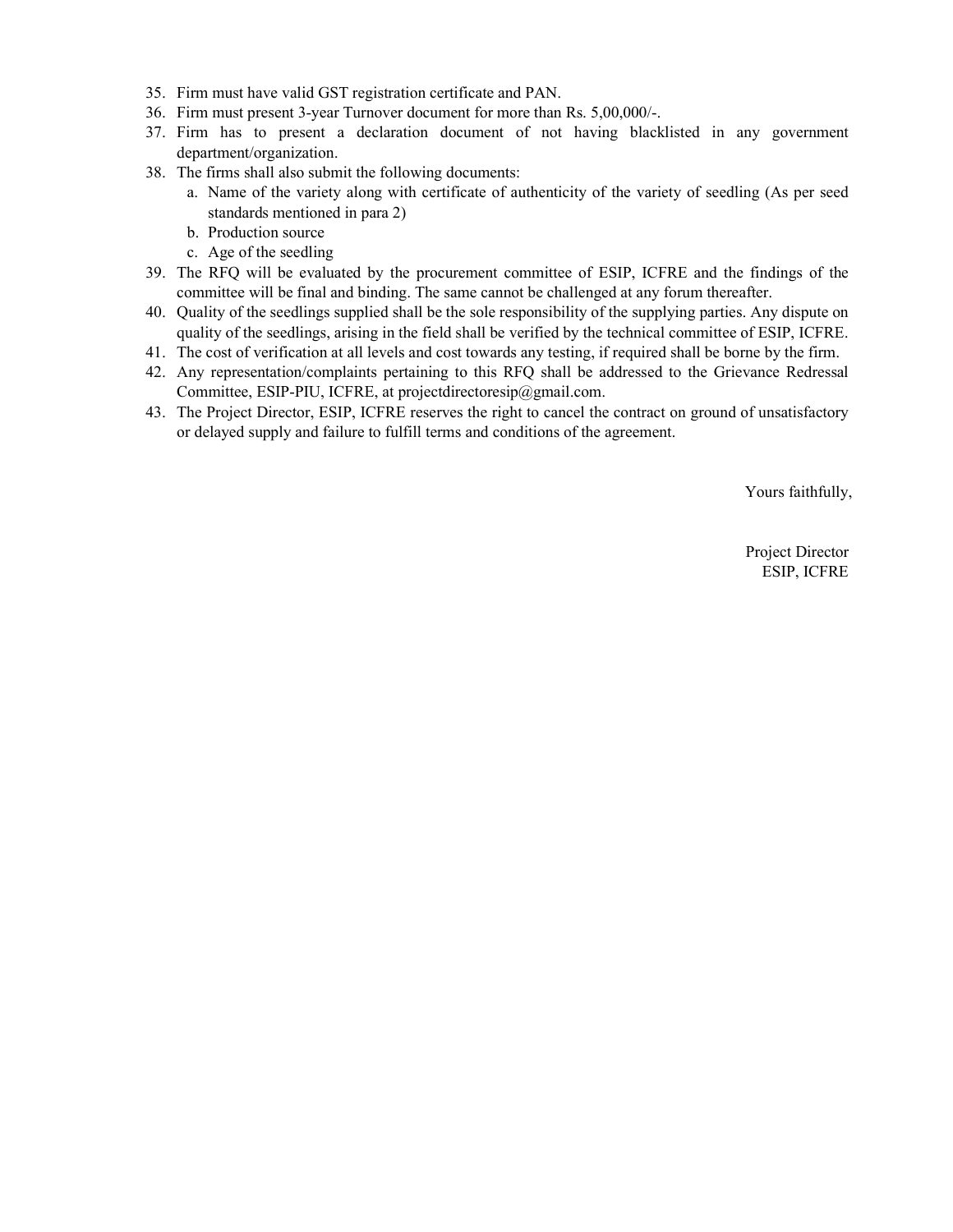Annexure-I

#### Format of Quotation

(on Firm Letter Head)

Date:

To

The Project Director, Ecosystem Services Improvement Project Room No: 143 Indian Council for Forestry Research and Education P. O. New Forest, Dehradun, Uttrakhand-248006 (INDIA)

# Sub.: Quotation for supply of tall seedlings of fruit trees for upscaling of 'WADI: a tree-based farming system' in the ESIP areas of Madhya Pradesh

Madam/ Sir,

We offer to execute the supply of tall seedlings of fruit trees for upscaling of 'WADI: a tree-based farming system' in the ESIP areas of Madhya Pradesh in accordance with the conditions of contract, as per following quoted price:

| Name of           | <b>Specifications</b>                                                    | Quantity         | <b>Price Quoted (INR)</b> |            |              |
|-------------------|--------------------------------------------------------------------------|------------------|---------------------------|------------|--------------|
| the goods         |                                                                          |                  | Unit                      | <b>GST</b> | <b>Total</b> |
|                   |                                                                          |                  | Price                     |            |              |
| Tall<br>seedlings | Highly productive varieties of Mango (grafted), Lemon,                   | 4051             |                           |            |              |
|                   | Amla, Custard apple, Guava and Moringa                                   | bunches          |                           |            |              |
| fruit<br>of       | Height of the seedling $>$ 3 feet.                                       | (each            |                           |            |              |
| trees             | Age of the seedling $>$ 2 years.                                         | <i>bunch</i>     |                           |            |              |
|                   | Seedlings shall be robust, healthy and free form weeds, pests            | containing       |                           |            |              |
|                   | and diseases, having good foliage, without any damage and                | $1$ tall         |                           |            |              |
|                   | shall not show any withering/ wilting symptoms at the time               | seedling         |                           |            |              |
|                   | of delivery                                                              | of each<br>fruit |                           |            |              |
|                   | Seedlings shall be provided in the polybags of size 20 cm X<br>$\bullet$ | species)         |                           |            |              |
|                   | 30 cm and soil of the poly bags shall be intact and the roots            |                  |                           |            |              |
|                   | of the seedlings shall not be exposed                                    |                  |                           |            |              |

We agree to supply the above item in accordance with the technical specifications for a total contract price of Rs. ............................(Rupees.................................................................only) as per the terms and conditions specified in the invitation for quotation.

We hereby certify that we have taken steps to ensure that no person acting for us on our behalf will engage in bribery.

Authorized Signature:

Name and Title of Signatory: